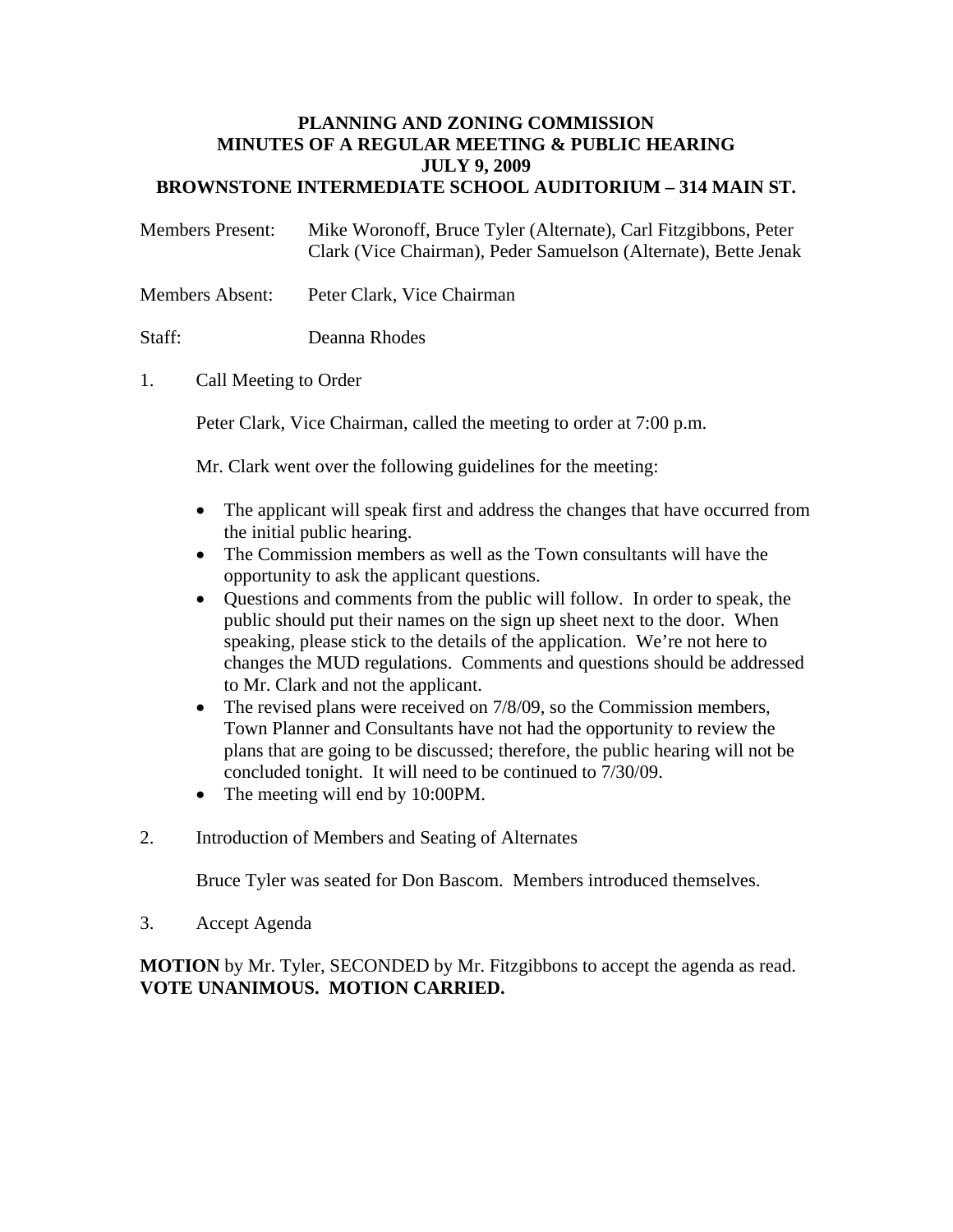### **CONTINUED PUBLIC HEARING**

- 4. Application #08-25: Special Permit request for a proposed mixed use development on 14.89 acres (14 properties) to consist of 149,127 square feet of commercial tenant space, 82 residential units and related site improvements to include parking, landscaping, lighting and traffic control measures. The project location is in the vicinity of the intersection of Route 17A/Main Street and Route 66/Marlborough Street. Application of Anthony C. Fonda and Fouad M. Hassan aka Portland Town Center, LLC. Owners, property addresses and assessor's map and lot numbers included in proposed development are as follows: Perry Portland Associates, LLC, 69 Marlborough Street, Map 19 Lot 68; Elmcrest Manor Psych Ins. et al, Main Street, Map 19 Lot 69; 189 Main-Portland LLC, 189 Main Street, Map 19 Lot 70; Elmcrest Manor Psych Ins. et al, 185 Main Street, Map 19 Lot 71; Portland Town Center LLC, 16 Perry Avenue, Map 20 Lot 16; Portland Town Center LLC, 14 Perry Avenue, Map 20 Lot 17; Elmcrest Manor Joint Venture, 12 Perry Avenue, Map 20 Lot 18; Perry Portland Assoc. LLC, Perry Avenue, Map 20 Lot 19; Donald R. Markham, 10 Perry Avenue, Map 20 Lot 20; Elmcrest Manor Joint Venture, 8 Perry Avenue, Map 20 Lot 21; Hollie A. Hassan, 6 Perry Avenue, Map 20 Lot 22; Elmcrest Manor Joint Venture, 4 Perry Avenue, Map 20 Lot 23; Louis B. Fierman and Ameen Lane, 2 Perry Avenue Map 20 Lot 24; Louis B. Fierman and Ameen Lane, Marlborough Street, Map 20 Lot 25. Zones B2 & B3/TCVD Overlay Zone.
	- Ralph Wilson, attorney for the project, spoke first. He said that Pat Gorman from the LRC Group will talk first, who will address the engineering issues. Then, Stephanie Fuss, landscape architect, will address the tree issues. Next, John Matthews will address the historic issues.
	- Pat Gorman said he would not discuss some of the engineering details (i.e., pipe sizes, utilities, etc.). This will be discussed with Mr. Jacobson. He's here to talk about the minor changes to the layout as a result of staff comment. He has added a few sidewalks to the network. There's a north/south sidewalk connection and another east/west sidewalk connection. They have revised and removed 13 parking spaces. There have been some minor adjustments to some layouts regarding sidewalks. Every sidewalk has been increased to 5 feet wide except for the sidewalk in front of building A. All the crosswalks have been designed with the proper ramping and safety refuge. The remainder of the changes are all underground.
	- Stephanie Fuss spoke next. She discussed the trees on the site. She went out to the site on June 16 to look at the existing trees. There were 9 trees worthy of listing on the notable Connecticut tree list. The location of these trees are indicated on the plan. The notable trees consist of 2 magnolias, sassafras, 2 dawn redwoods, silver maple, and a Douglas fir. Many of the trees grow very rapidly. They are proposing to save the sassafras located near Marlborough St. Ms. Fuss said you should never base your design on an existing tree. When this is done, many times the tree succumbs to disease, old age, or is struck by lightening. Trees are a renewable resource, and she discussed her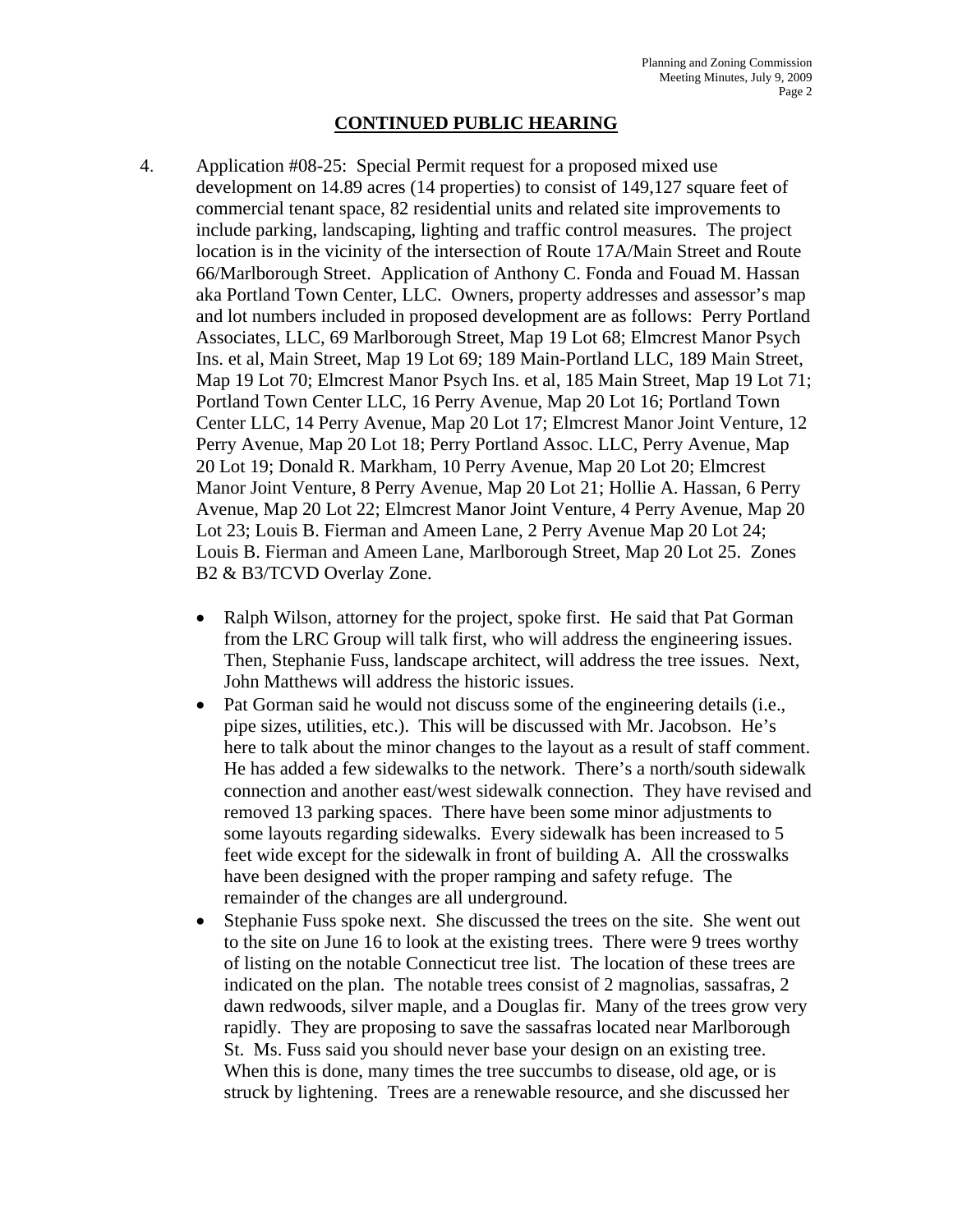plan in detail. She described the other trees she will save and said that there will be 175 new trees added. They are replacing all the notable trees that are being removed except for the silver maple, because they grow very quickly and are prone to storm damage. They are shallow rooted and tend to brake up pavement and get into sewer lines.

- John Matthews, spoke next and talked about the 3 historic buildings located on the site. He went through the slide show presentation and discussed the details as follows:
	- Site Street Frontage Part I
	- Site Plans Part II Mr. Matthews talked about the 3 houses that they were going to save.
	- Part III Marlborough House Some of the additions will be removed.
	- Part IV The Manor House will be moved and discussed the details.
	- Part  $V$  The Brainerd House cannot be moved. It weighs approximately 1,100 tons, and the cost to move it will be extraordinary (estimated cost would be approximately \$1 million).
	- Part VI Site Recap.

### Commission Comments:

- Peter Clark asked about the new feature on the corner from Main St. Ms. Fuss responded. She said they were asked to include a seating area, which includes benches, a bike rack, trashcans and landscaping.
- Mr. Tyler feels that this area seems like a strange area to have this feature.
- Mr. Tyler asked why not leave the Brainerd House in its current place. The answer was that it would be right in the middle of the main entrance. This is the most architectural significant house of the three. Mr. Tyler asked about redesigning the plans to leave the house where it is. The answer was that if it were left it would be 13 feet higher than the parking lot.
- Mr. Clark asked Alan Ness to describe the traffic flow. He was concerned about the traffic backing up onto Main St. Mr. Ness described the phasing of the signal that would prevent this from happening. Bruce Olson, Traffic Engineering Solutions, said that Mr. Ness described the situation "fairly well, but he's not quite sure he agrees with everything". First of all, with the phasing that is being proposed (all vehicular phasing and no pedestrian phasing), the queue will back up to the  $95<sup>th</sup>$  percentile queue. The longest queue at the red light should be about 550'. If a pedestrian phase is introduced, then the red time will be longer and the extent of the queue will be longer than 550'. Southbound left turns onto Route 66 was described by Mr. Olson. This should be discussed with the DOT and the applicant. Mr. Clark asked about Pedestrian Tunnels. Mr. Olson feels that most communities don't want to get involved with this.
- Mr. Tyler asked about granite curbing versus concrete curbing. Mr. Gorman responded to this question. Mr. Tyler asked about the placement of newspaper boxes. Ms. Fuss said that the newspaper providers typically provide their own boxes, and they need to negotiate with the project owners as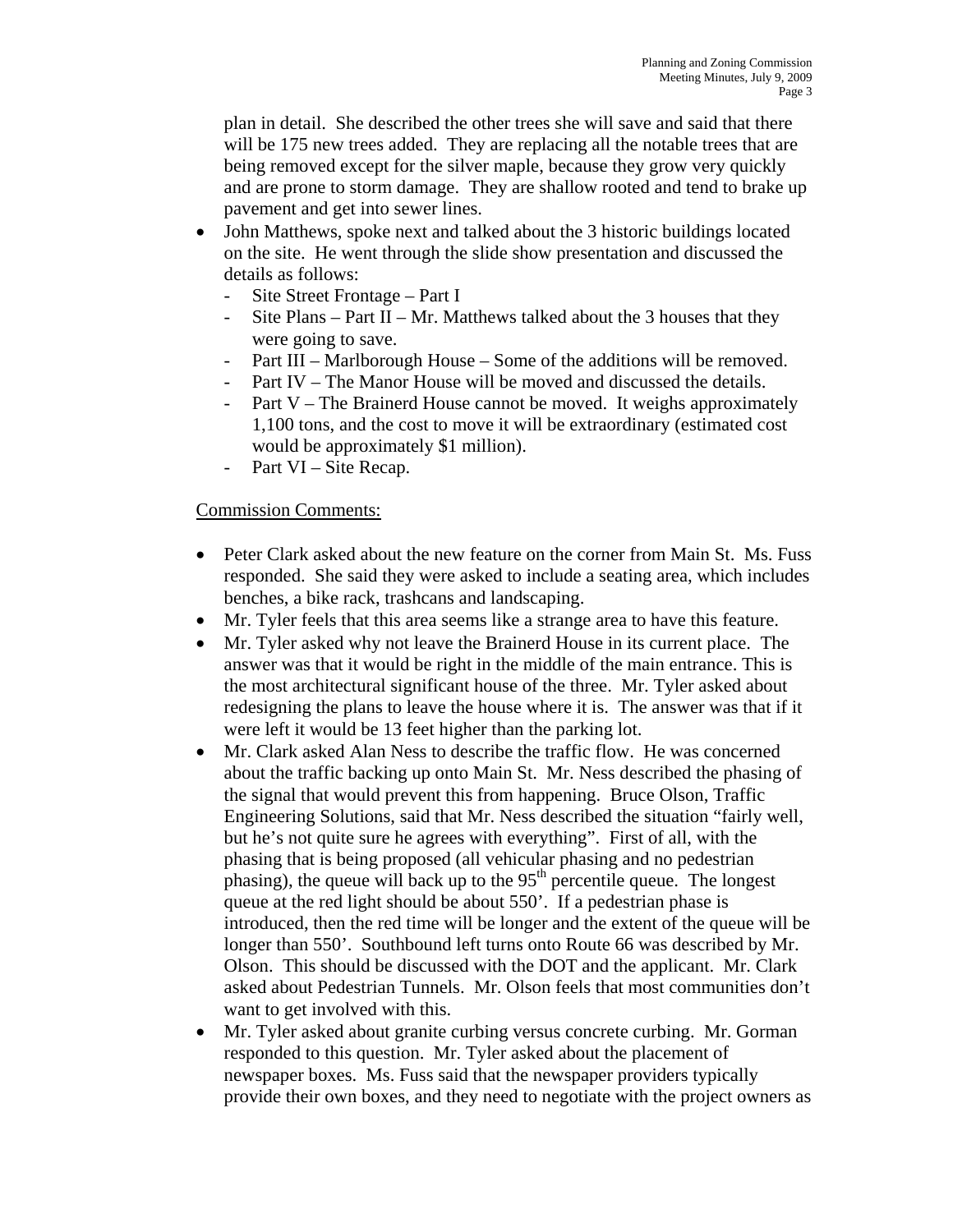to where they will be and if they will be allowed. Mr. Tyler would like the boxes to be uniform but still available. Ms. Rhodes said that this is addressed in the zoning regulations.

• Mr. Clark asked about the extension of the 12" water main and had a question for Rick Kelsey about the water supply. The water line extension will go about 400 – 500' south of property line. They will conform to the requirements of the Town. Mr. Kelsey said there is sufficient water flow and what the applicant is proposing will strengthen it.

# Public Comments:

- John LaShane He was pleasantly surprised on how much work the applicant is going to do to preserve the historic homes. He spoke concerning the trees especially the Dawn Redwoods. Is there anyway that these trees could be saved? Ms. Fuss responded and described the situation. The Dawn Redwood came to the U.S. from China in 1948. They do their best to save everything they can. The Dawn Redwood is very sustable to pollution. They are most suited for inclusion on a college campus or on an arboretum. In a parking lot, they would probably die. Mary Beth Murphy, BSC Group, agrees with Ms. Fuss.
- Patricia Carroll spoke about the Elizabeth Hart Jarvis Colt house.
- Peter Gardner feels the site plan is well thought out. He feels this application is a great asset to the Town.
- Larry McHugh spoke in support of the application.
- Rick Morin spoke in support of the application.
- Susan Alyson-Young spoke about the floors in the Brainerd House. There has been some water damage, but they will look at them. She questioned the area where the bike rack, etc. will be located. She feels the bike rack is a little odd and feels it will be a safety hazard. She also spoke about the age of the Dawn Redwoods and feels that the assessment of Ms. Fuss is right. She also spoke about the Brainerd House and feels that tearing down and reconstruction of the house might be the best solution.
- Claire Frisbee, Portland Historical Society, passed out a packet dated 7/8/09 to the Commission. She spoke about the old homes and saving them.
- Mr. Tyler would like to know if the applicant agrees with the conclusions of the Historical Society. The applicant responded that they did not attend the meeting and would like a ten-minute recess to discuss this. The meeting adjourned at 8:50 and resumed at 9:02.
- Atty. Wilson spoke and stated that his client will not agree to any additional requests from the Portland Historic Society.
- Jean D'Aquila, the Town Attorney, spoke. She's concerned about the conditions of approval that this Historical Society is requesting. You cannot delegate your decision-making authority. You have to make sure that you're not delegating something to another agency or individual that you have no control over. She's also concerned about the enforcement piece. The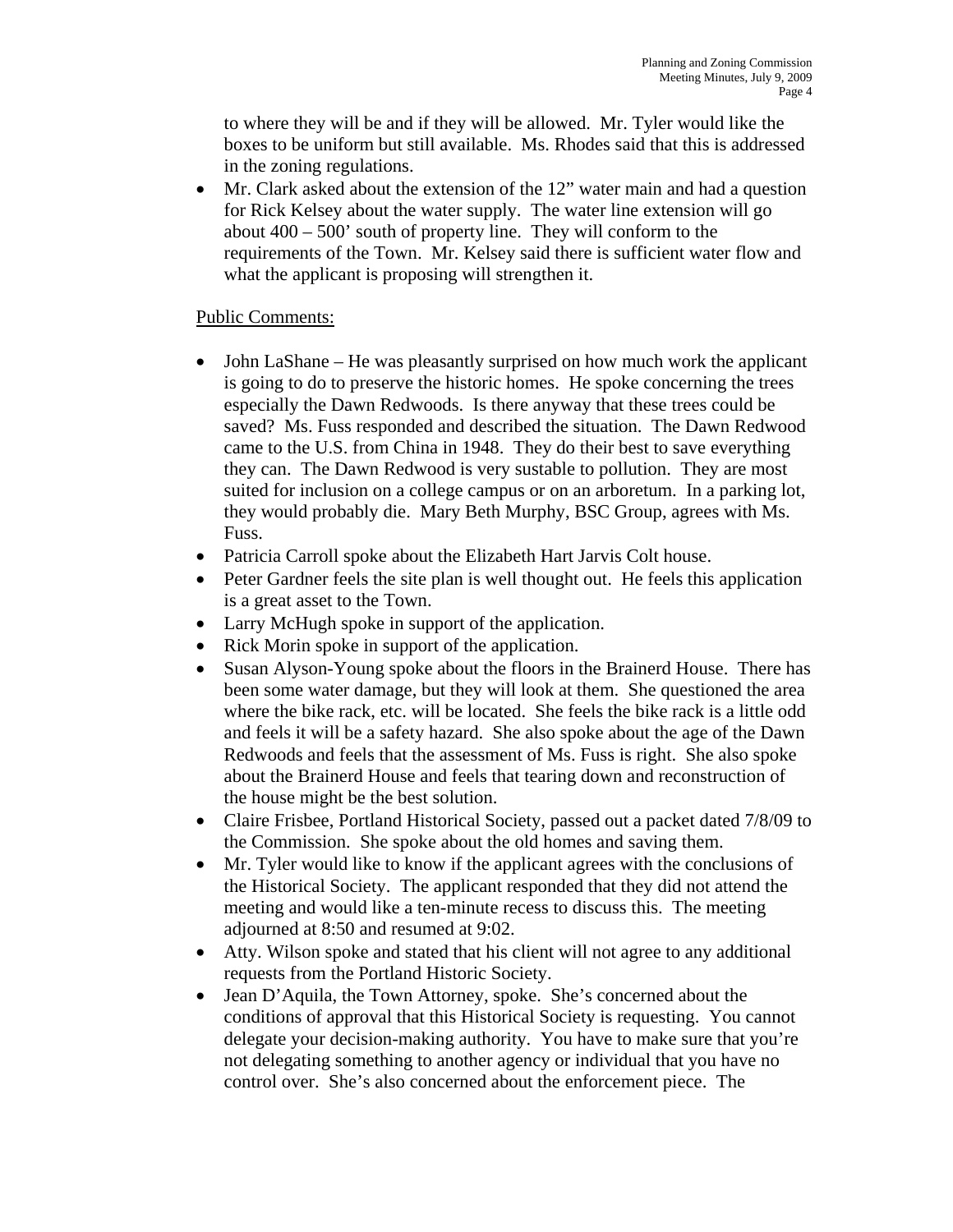Commission would not be able to enforce anything because it is a private matter between the developer and the representatives of the Historic Society.

- Claire Frisbee commented about the meeting that took place. She said that Ms. Rhodes, Sue Bransfield, and three of the representatives from tonight were present. She feels that they agreed about what was written in her letter.
- Ms. Rhodes spoke regarding the meeting. There was some discussion about what was said in the letter. She stated at the meeting that she would have to think about the language. She spoke with Jean D'Aquila and feels that the Commission could not delegate authority on this issue.
- Mike Woronoff asked about the cost of moving the Brainerd House. The total estimated cost would be approximately \$1,000,000.
- Margaret Faber spoke about preserving the three old houses.
- Arthur Liverant spoke in favor of saving the trees and houses.
- Cynthia Andrus spoke in favor of saving the old houses.
- Tracy Rozhan spoke in favor of saving the old houses.
- Bill Crosskey, who does historic preservations, spoke next. He became involved in this project by donating some time to see if he could come up with a solution to save the three historic houses on the site. He feels that parking will need to be reduced, and he feels that these buildings could all be moved.
- Susan Alyson-Young spoke again. She feels her original statement of destroying the Brainerd Home was a mistake. After listening to Bill Crosskey, she feels that the Brainerd House could be saved.
- Joe Realejo spoke in favor of the development.
- Pat Aresco spoke in favor of the application. She feels we should work together with the developer.
- Ms. Rhodes entered a spreadsheet into the record regarding the documents she has received regarding this application. She read each document received, the date on document, who it was from, and document description into the record.

# **MOTION** by Mr. Tyler, SECONDED by Ms. Jenak to continue the public hearing to 7/30/09. **FOUR VOTE IN FAVOR. ONE OPPOSITION. MOTION CARRIED.**

5. Staff Report:

The following items will be discussed at the next meeting.

- TCVD Reviews
- Public Notice Registry
- Enforcement/Administrative Update
- Bond Reductions/Extension Requests
- Other